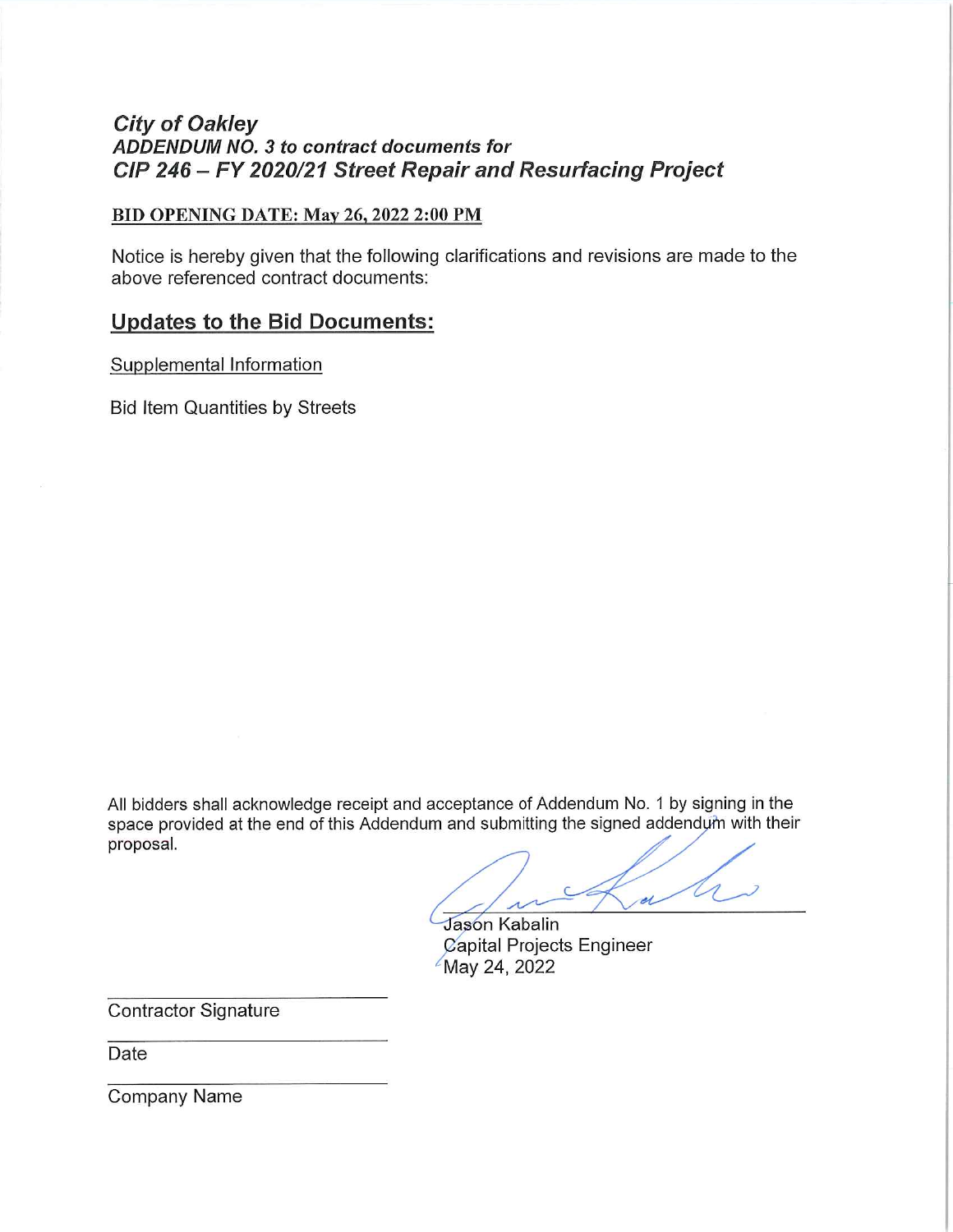### **CITY OF OAKLEY 2020/2021 STREET REPAIR & RESURFACING PROJECT - CIP #246 BID ITEM QUANTITIES**

|                 |                                                        |                                    |             | Full Depth HMA 6"                      | <b>Slurry Seal w/DO's</b>                   | Full Depth HMA 6"                  | Full Depth HMA 4"                             | Full Depth HMA 4"                     | <b>Full Depth HMA 4"</b>                 | Full Depth HMA 4"          | Full Depth HMA 4"          | <b>Slurry &amp; ARAM</b>        |
|-----------------|--------------------------------------------------------|------------------------------------|-------------|----------------------------------------|---------------------------------------------|------------------------------------|-----------------------------------------------|---------------------------------------|------------------------------------------|----------------------------|----------------------------|---------------------------------|
| <b>BID</b>      |                                                        |                                    |             | <b>Live Oak Avenue</b>                 | <b>Live Oak Avenue</b>                      | <b>Live Oak Avenue</b>             | <b>Fontes Way</b>                             | <b>Miguel Drive</b>                   | <b>Pecan Lane</b>                        | Rua Pera                   | <b>Teixeira Way</b>        | <b>Brownstone Road</b>          |
| <b>ITEM</b>     | <b>BID ITEM</b>                                        | <b>PAYMENT</b><br><b>REFERENCE</b> | <b>UNIT</b> | Oakley Road to<br><b>Sutter Street</b> | <b>Sutter Street to</b><br><b>Knox Lane</b> | Knox Lane to<br><b>Neroly Road</b> | <b>Teixeira Way to Miguel</b><br><b>Drive</b> | <b>Main Street to Teixeira</b><br>Way | <b>Teixeira Way to</b><br>1601 Pecan Way | <b>Miguel Drive to End</b> | <b>Miguel Drive to End</b> | O'Hara Avenue<br>to Main Street |
| NO.             |                                                        |                                    |             | 70,057                                 | 80,827                                      | 13,197                             | 9,558                                         | 45,148                                | 4,528                                    | 3,482                      | 29,874                     | 130,919                         |
|                 | Mobilization, Bonds & Insurance                        | $10-1.02$                          | LS          |                                        |                                             |                                    |                                               |                                       |                                          |                            |                            |                                 |
| $\overline{2}$  | Traffic Control & Construction Area Signs              | 10-1.03                            | <b>LS</b>   |                                        |                                             |                                    |                                               |                                       |                                          |                            |                            |                                 |
| $\mathbf{3}$    | <b>Water Pollution Control Program</b>                 | 10-1.04                            | LS.         |                                        |                                             |                                    |                                               |                                       |                                          |                            |                            |                                 |
| $\overline{4}$  | Potholing                                              | 10-1.06                            | LS.         |                                        |                                             |                                    |                                               |                                       |                                          |                            |                            |                                 |
| $5\overline{)}$ | Crack Seal & Slurry Seal (Type II w/Black Rock)        | 10-1.16                            | SF          |                                        | 80,827                                      |                                    |                                               |                                       |                                          |                            |                            | 86,003                          |
| 6               | <b>ARAM Cape Seal</b>                                  | 10-1.15                            | SF          |                                        |                                             |                                    |                                               |                                       |                                          |                            |                            | 44,916                          |
|                 | 3/8" HMA (Type A) PG 64-10                             | 10-1.09                            | <b>TN</b>   |                                        |                                             |                                    |                                               |                                       |                                          |                            |                            | 154                             |
| 8               | 1/2" HMA (Type A) PG 64-10                             | 10-1.09                            | TN          | 2,944                                  |                                             | 550                                | 255                                           | 1,204                                 | 121                                      | 93                         | 797                        |                                 |
| 9               | Miscellaneous Paving Transition                        | 10-1.09                            | SF          | 6,615                                  |                                             | 1,048                              |                                               |                                       |                                          |                            |                            |                                 |
|                 | 10 Construct / Remove & Replace HMA Dike               | 10-1.09                            | LF          | 388                                    |                                             | 67                                 |                                               |                                       |                                          |                            |                            |                                 |
| 11              | Remove & Replace 5" HMA                                | $10 - 1.11$                        | SF          |                                        | 16,400                                      |                                    |                                               |                                       |                                          |                            |                            |                                 |
|                 | 12 Remove & Replace 6" HMA                             | $10 - 1.11$                        | SF          |                                        |                                             |                                    |                                               |                                       |                                          |                            |                            | 24,925                          |
|                 | 13 6" Deep Lift Stabilization (Allowance)              | $10 - 1.11$                        | <b>SF</b>   | 3,503                                  | 820                                         | 660                                | 478                                           | 2,257                                 | 226                                      | 174                        | 1,494                      |                                 |
|                 | 14 Prune & Remove Tree Roots (Under HMA Repairs)       | 10-1.08                            | EA          |                                        |                                             |                                    |                                               |                                       |                                          |                            |                            | 5                               |
|                 | 15 Cold Plane 4"                                       | $10 - 1.12$                        | SF          |                                        |                                             |                                    | 9,558                                         | 45,148                                | 4,528                                    | 3,482                      | 29,874                     |                                 |
|                 | 16 Cold Plane 6"                                       | 10-1.12                            | SF          | 59,600                                 |                                             | 12,020                             |                                               |                                       |                                          |                            |                            |                                 |
| 17              | Grind AC Flush with Gutter Lip                         | $10 - 1.12$                        | LF.         |                                        | 80                                          |                                    |                                               |                                       |                                          |                            |                            |                                 |
| 18              | Off Haul & Dispose Sierracrete (Allowance)             | 10-1.12                            | CY          |                                        |                                             |                                    | 23                                            | 111                                   | 11                                       | 9                          | 73                         |                                 |
|                 | 19 Roadway Excavation                                  | $10 - 1.13$                        | CY          | 585                                    |                                             |                                    |                                               |                                       |                                          |                            |                            |                                 |
| 20              | Roadway Infill                                         | 10-1.13                            | СY          |                                        |                                             | 25                                 |                                               |                                       |                                          |                            |                            |                                 |
| 21              | Roadway Grading                                        | $10 - 1.14$                        | <b>SF</b>   | 70,057                                 |                                             | 13,197                             |                                               |                                       |                                          |                            |                            |                                 |
| 22              | <b>Retention Basin Grading</b>                         | 10-1.14                            | SF          | 854                                    |                                             |                                    |                                               |                                       |                                          |                            |                            |                                 |
| 23              | Hydroseeding                                           | 10-1.23                            | <b>SF</b>   | 854                                    |                                             |                                    |                                               |                                       |                                          |                            |                            |                                 |
| 24              | Lower Storm Drain Manhole Cover                        | 10-1.20                            | EA          |                                        | $\overline{1}$                              |                                    |                                               | 6                                     |                                          |                            | $\mathbf{3}$               |                                 |
| 25              | Lower Sanitary Sewer Manhole Cover                     | $10-1.20$                          | EA          | $\mathbf 1$                            | $\overline{2}$                              |                                    |                                               |                                       |                                          |                            |                            |                                 |
| 26              | Lower Survey Monument Cover                            | 10-1.20                            | EA          |                                        | $\overline{\mathbf{1}}$                     |                                    |                                               | 8                                     |                                          |                            | 3                          |                                 |
|                 | 27 Lower Water Valve Cover                             | $10-1.20$                          | EA          | 6                                      |                                             | $\overline{2}$                     |                                               | 8                                     |                                          |                            | 8                          |                                 |
| 28              | Adjust Storm Drain Manhole Cover to Finish Grade       | 10-1.20                            | EA          |                                        | $5\phantom{.0}$                             |                                    |                                               | 6                                     |                                          |                            | $\mathbf{3}$               |                                 |
|                 | 29 Adjust Sanitary Sewer Manhole Cover to Finish Grade | $10-1.20$                          | EA          | $\overline{1}$                         | $5\phantom{.0}$                             |                                    |                                               |                                       |                                          |                            |                            |                                 |
| 30              | Adjust Survey Monument Cover to Finish Grade           | 10-1.20                            | EA          | $\overline{1}$                         | $\overline{1}$                              |                                    |                                               | 8                                     |                                          |                            | $\mathbf{3}$               |                                 |
| 31              | Adjust Water Valve Cover to Finish Grade               | $10-1.20$                          | EA          | $6\phantom{1}6$                        |                                             | $\overline{2}$                     |                                               | $8\phantom{1}$                        |                                          |                            | 8                          |                                 |
| 32              | Install Blue RPM at Fire Hydrant                       | $10 - 1.21$                        | EA          | $\mathbf{3}$                           | $\overline{4}$                              |                                    |                                               |                                       |                                          |                            |                            | 2                               |
| 33              | 12" White Crosswalk/Limit Line (Thermo)                | $10 - 1.21$                        | LF.         | 60                                     |                                             | 205                                | 38                                            | 85                                    | 28                                       | 19                         |                            | 114                             |
| 34              | Stripping Detail #22 (Thermo & Markers)                | 10-1.21                            | LF          | 2,669                                  | 1,915                                       | 505                                | 100                                           | 669                                   | 50                                       | 50                         | 26                         | 5,047                           |
| 35              | Stripping Detail #27B (Thermo & Markers)               | $10 - 1.21$                        | LF.         | 5,442                                  | 1,719                                       | 1,032                              |                                               |                                       |                                          |                            |                            | 7,285                           |
| 36              | Stripping Detail #27C (Thermo)                         | $10 - 1.21$                        | LF.         |                                        | 72                                          |                                    |                                               |                                       |                                          |                            |                            |                                 |
| 37              | Stripping Detail #38 (Thermo & Markers)                | $10 - 1.21$                        | LF.         |                                        | 240                                         |                                    |                                               |                                       |                                          |                            |                            | 140                             |
| 38              | Stripping Detail #39 (Thermo)                          | $10 - 1.21$                        | LF.         |                                        |                                             |                                    |                                               |                                       |                                          |                            |                            | 2,304                           |
| 39              | Stripping Detail #39A (Thermo)                         | $10 - 1.21$                        | LF.         |                                        |                                             |                                    |                                               |                                       |                                          |                            |                            | 100                             |
|                 | 40 Type I (10'-0") Arrow (Thermo)                      | 10-1.21                            | EA          |                                        | 9                                           |                                    |                                               |                                       |                                          |                            |                            | $\overline{2}$                  |